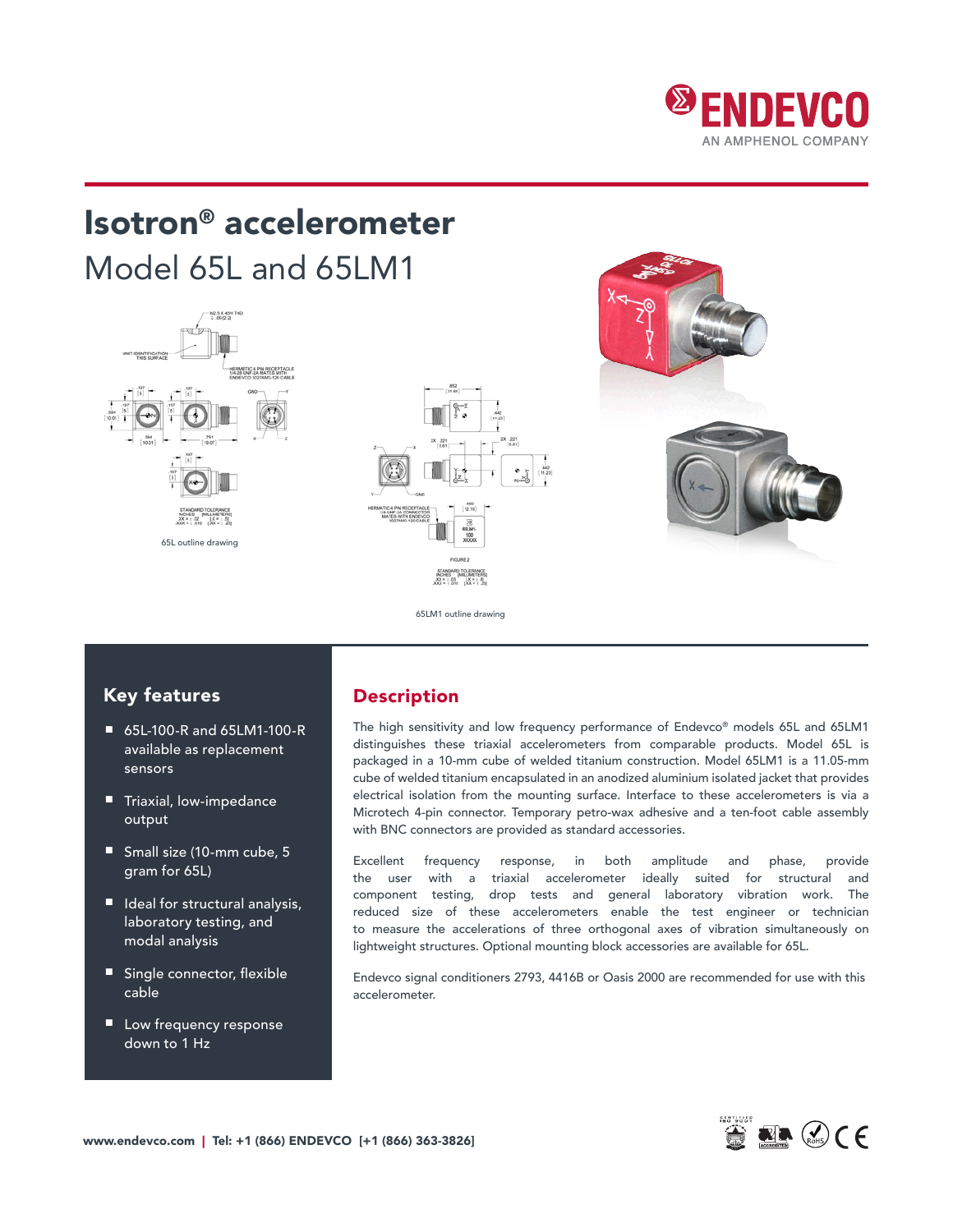## **Isotron<sup>®</sup> accelerometer |** Model 65L and 65LM1

The following performance specifications conform to ISA-RP-37.2 (1964) and are typical values, referenced at +75˚F (+24˚C) and 100 Hz, unless otherwise noted. Calibration data, traceable to National Institute of Standards and Technology (NIST), is supplied.

| <b>Specifications</b>                                     |                                 |                                 |                                        |                                |  |  |  |
|-----------------------------------------------------------|---------------------------------|---------------------------------|----------------------------------------|--------------------------------|--|--|--|
| <b>Dynamic characteristics</b>                            | <b>Units</b>                    | 65L-100                         |                                        | 65LM1-100                      |  |  |  |
| Range                                                     | g (m/s <sup>2</sup> )           |                                 | ±50(490)                               |                                |  |  |  |
| Voltage sensitivity                                       | $mV/g$ (mV / m/s <sup>2</sup> ) |                                 | 100 (10.2)                             |                                |  |  |  |
| Amplitude response                                        |                                 |                                 |                                        |                                |  |  |  |
| ±5%                                                       | Hz                              |                                 | 1 to 6000                              |                                |  |  |  |
| ±1 dB                                                     | Hz                              |                                 | 0.5 to 8000                            |                                |  |  |  |
| ±3 dB                                                     | Hz                              |                                 | 0.3 to 10 000                          |                                |  |  |  |
| Phase response, $\pm 5^{\circ}$                           | Hz                              |                                 | 10 to 1500                             |                                |  |  |  |
| Resonance frequency                                       | Hz                              | 45 000                          |                                        | 42 000                         |  |  |  |
| Transverse sensitivity                                    | $\%$                            |                                 | < 5                                    |                                |  |  |  |
| Temperature response                                      |                                 |                                 |                                        |                                |  |  |  |
| Sensitivity deviation, ±5%<br>Sensitivity deviation, ±10% |                                 |                                 | +32°F to +104°F (0°C to +40°C)         |                                |  |  |  |
| Amplitude non-linearity                                   | %                               |                                 | -4°F to +185°F (-20°C to +85°C)<br>< 1 |                                |  |  |  |
|                                                           |                                 |                                 |                                        |                                |  |  |  |
| <b>Output characteristics</b>                             |                                 |                                 |                                        |                                |  |  |  |
| Output polarity                                           |                                 | See arrows on outline drawing   |                                        |                                |  |  |  |
| DC output bias voltage [1]                                |                                 |                                 |                                        |                                |  |  |  |
| Room temperature +75°F (+24°C)                            | Vdc                             |                                 | $+11.0$ to 13.5<br>$+7.5$ to $+16$     |                                |  |  |  |
| -67°F to +257°F (-55°C to +125°C)<br>Output impedance     | Vdc                             |                                 |                                        |                                |  |  |  |
| 2 mA to 3 mA                                              | Ω                               |                                 | < 300                                  |                                |  |  |  |
| 3 mA to 20 mA                                             | Ω                               |                                 | < 100                                  |                                |  |  |  |
| Full scale output voltage                                 | Vpk                             |                                 | ±5                                     |                                |  |  |  |
| Noise floor                                               |                                 |                                 |                                        |                                |  |  |  |
| Broadband (2Hz to 10kHz)                                  | µg rms                          |                                 | 400                                    |                                |  |  |  |
| Spectral                                                  |                                 |                                 |                                        |                                |  |  |  |
| 1Hz                                                       | µg/√Hz                          |                                 | 300                                    |                                |  |  |  |
| 10Hz                                                      | µg/JHz                          |                                 | 50                                     |                                |  |  |  |
| 100Hz                                                     | µg/JHz                          |                                 | 10                                     |                                |  |  |  |
| 1kHz                                                      | µg/√Hz                          | 4                               |                                        |                                |  |  |  |
| Grounding [2]                                             |                                 | Signal ground connected to case |                                        |                                |  |  |  |
| <b>Power requirement</b>                                  |                                 |                                 |                                        |                                |  |  |  |
| Compliance voltage                                        | Vdc                             |                                 | $+23$ to $+30$                         |                                |  |  |  |
| Supply current                                            | mA                              | $+2$ to $+20$                   |                                        |                                |  |  |  |
| Warm-up time (to reach 90% of final bias)                 | sec                             |                                 | < 20                                   |                                |  |  |  |
| <b>Environmental characteristics</b>                      |                                 |                                 |                                        |                                |  |  |  |
| Temperature range                                         |                                 |                                 | -65°F to 257°F (-55°C to +125°C)       |                                |  |  |  |
| Humidity                                                  |                                 | Welded construction             |                                        |                                |  |  |  |
| Sinusoidal vibration limit                                | g pk                            | ±200                            |                                        |                                |  |  |  |
| Shock limit [3]                                           | g pk                            |                                 | 10 000                                 |                                |  |  |  |
| Base strain sensitivity at 250 ustrain                    | eq. g/µstrain                   | < 0.001                         |                                        | < 0.0006                       |  |  |  |
| Thermal transient sensitivity                             | eq. g/°F                        | 0.02                            |                                        | 0.004                          |  |  |  |
| <b>Physical characteristics</b>                           |                                 |                                 |                                        |                                |  |  |  |
| Dimensions                                                |                                 |                                 | See outline drawing                    |                                |  |  |  |
| Weight                                                    | oz (gm)                         | 0.17(5)                         |                                        | 0.17(5)                        |  |  |  |
| Case material                                             |                                 | Titanium                        |                                        | Titanium (Inner case),         |  |  |  |
|                                                           |                                 |                                 |                                        | Anodized aluminum (Outer case) |  |  |  |
| Connector <sup>[4]</sup>                                  |                                 |                                 | 4 pin Microtech style side mounted     |                                |  |  |  |
| Mounting [5]                                              |                                 |                                 | Adhesive or M2.5 thread                | Adhesive                       |  |  |  |
| Mounting torque                                           | lbf-in                          | 8                               |                                        | NA                             |  |  |  |
| <b>Calibration</b>                                        |                                 |                                 |                                        |                                |  |  |  |
| Supplied, each axis:                                      |                                 |                                 |                                        |                                |  |  |  |
| Voltage sensitivity                                       | mV/g                            |                                 |                                        |                                |  |  |  |
| Maximum transverse sensitivity                            | %                               |                                 |                                        |                                |  |  |  |
| Frequency response                                        | %                               |                                 | 1 to 6000                              |                                |  |  |  |